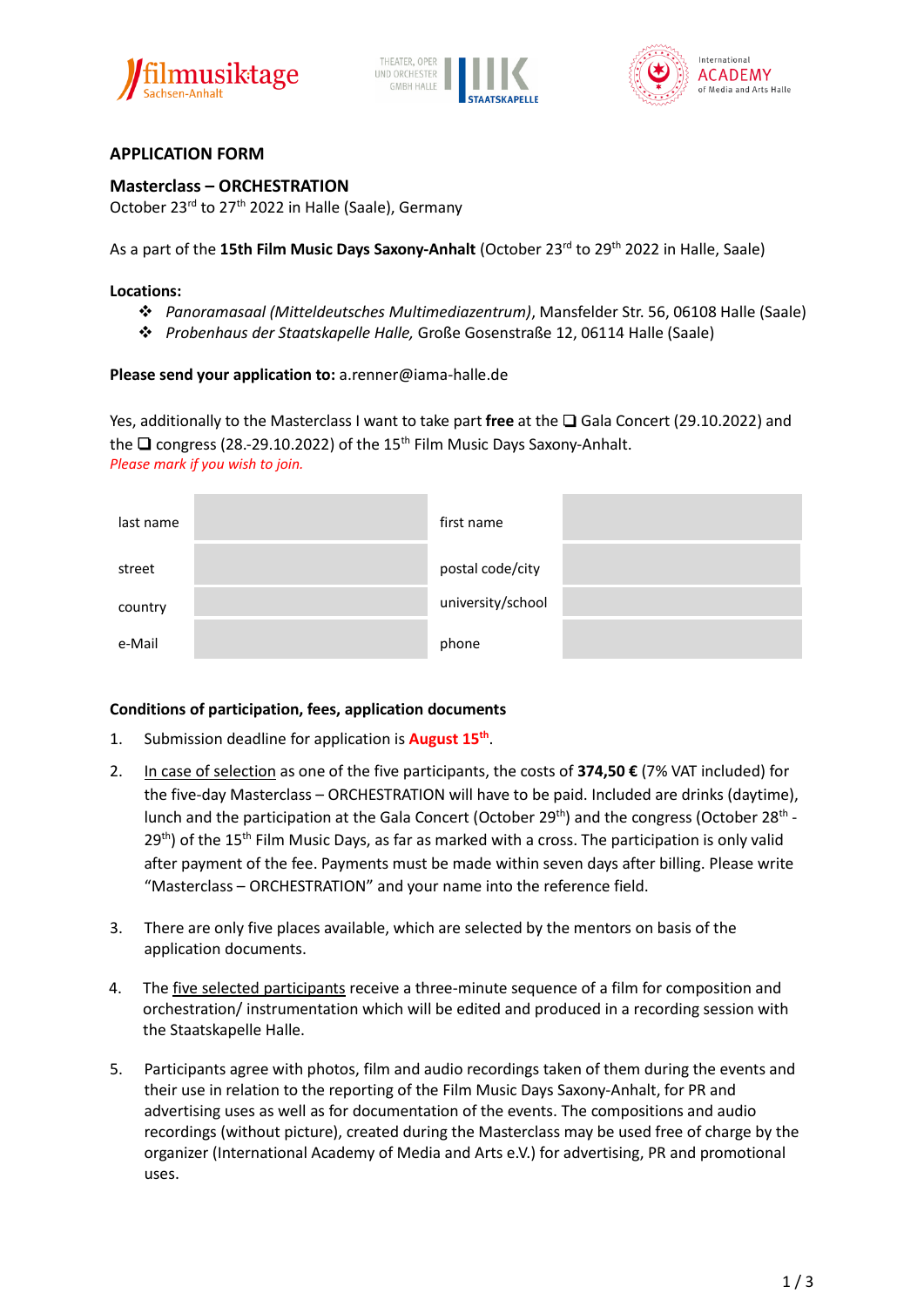





#### **6. Required application documents and information**

- CV (max. 1 DIN A4 page)
- Letter of motivation (max. 1 DIN A4 page)
- Orchestral score in PDF format
- Music record or Midi-Layout
- level of knowledge of notation printing programs

## **Accomodation options**

We recommend:

*Jugendherberge Halle*, Große Steinstraße 60, 06108 Halle (Saale) http://www.jugendherbergehalle.de/

Other accomodations:

*Hostel No.5* http://www.hostel-no5.de *B & B Hotels* www.hotelbb.de/de/halle-saale *Ankerhof Hotel* www.ankerhof.de/ *NIU Ridge* https://the.niu.de/hotels/deutschland/halle/the-niu-ridge

## Please tell us your preferred accommodation for **reservation**.

**Herewith I apply for participation at the Masterclass – THE ORCHESTRA (23.10. – 27.10.2022), and accept the course fees in case of a successful application.**

place, date signature signature

The Masterclass ORCHESTRATION is part of the 15th Film Music Days Saxony-Anhalt 2022 in Halle (Saale), Germany, in collaboration with the Staatskapelle Halle.

The 15th Filmmusiktage Sachsen-Anhalt 2022 is an event of the International Academy of Media and Arts e. V. in collaboration with the state Saxony-Anhalt under the patronage of the minister of state Rainer Robra.